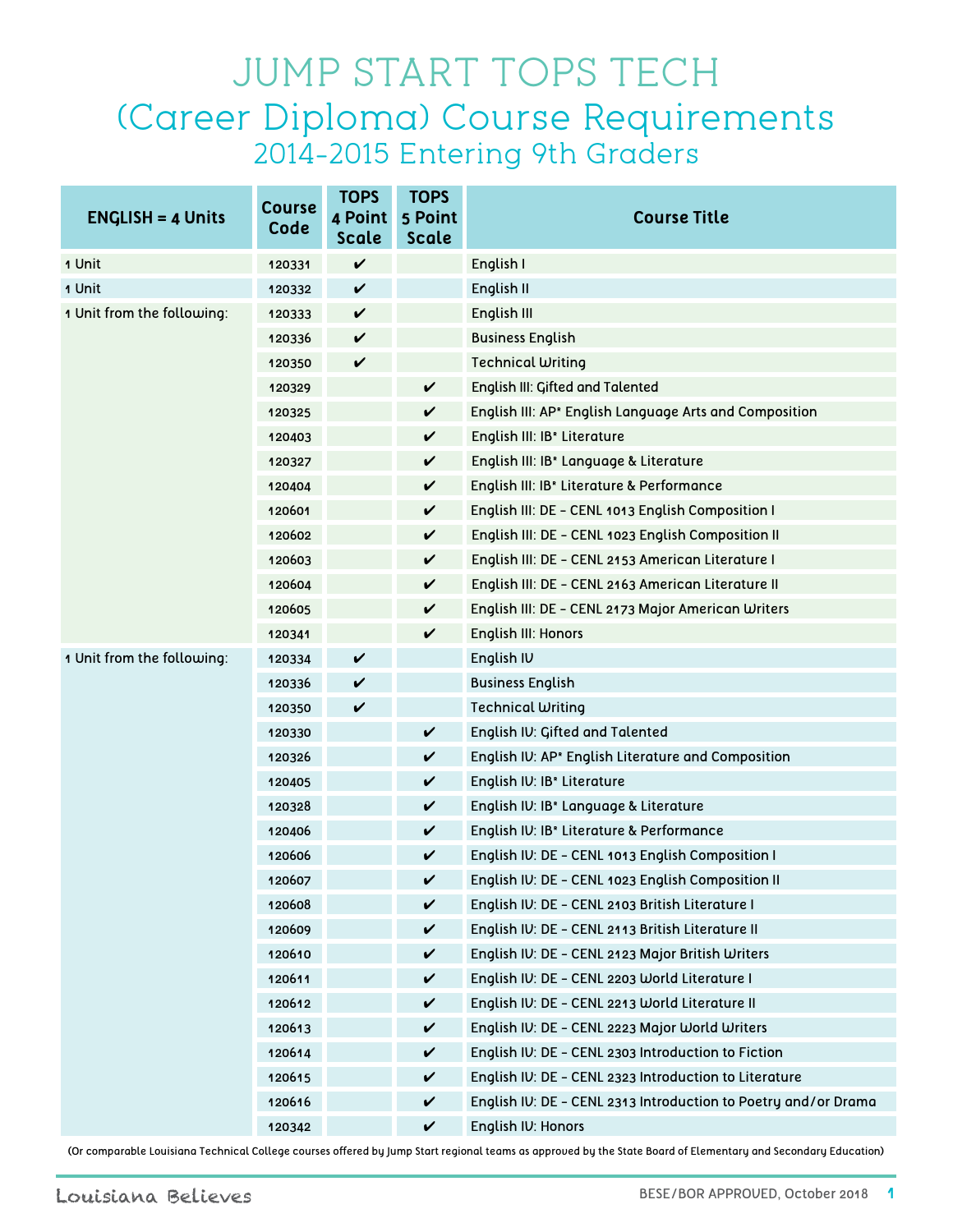| $Math = 4$ Units            | <b>Course</b><br>Code | <b>TOPS</b><br>4 Point<br>Scale | <b>TOPS</b><br>5 Point<br><b>Scale</b> | <b>Course Title</b>                                       |
|-----------------------------|-----------------------|---------------------------------|----------------------------------------|-----------------------------------------------------------|
| 1 Unit                      | 160321                | $\checkmark$                    |                                        | Algebra I                                                 |
|                             | 160331                |                                 |                                        | Applied Algebra I                                         |
|                             | 160338                | $\checkmark$                    |                                        | Algebra 1, Part II*                                       |
| 3 Units from the following: | 160323                | $\checkmark$                    |                                        | Geometry                                                  |
|                             | 160322                | $\checkmark$                    |                                        | Algebra II                                                |
|                             | 160351                | $\checkmark$                    |                                        | <b>Math Essentials</b>                                    |
|                             | 165040                | $\checkmark$                    |                                        | <b>Transition to College Mathematics</b>                  |
|                             | 160345                | $\checkmark$                    |                                        | Financial Literacy (formerly Financial Math)              |
|                             | 040307                | $\checkmark$                    |                                        | <b>Business Math</b>                                      |
|                             | 165031                | $\checkmark$                    |                                        | <b>Statistical Reasoning</b>                              |
|                             | 160375                | $\checkmark$                    |                                        | Algebra III                                               |
|                             | 160500                |                                 | $\checkmark$                           | Algebra III: DE - CMAT 1213 College Algebra               |
|                             | 160347                | $\checkmark$                    |                                        | Advanced Math - Functions and Statistics                  |
|                             | 160346                | $\checkmark$                    |                                        | <b>Advanced Math - Pre-Calculus</b>                       |
|                             | 160501                |                                 | $\boldsymbol{\mathcal{U}}$             | Adu Math-Pre Calc: DE- CMAT 1223 Trigonometry             |
|                             | 160348                | $\checkmark$                    |                                        | Pre-Calculus                                              |
|                             | 160365                |                                 | $\checkmark$                           | Pre-Calculus: IB <sup>®</sup> Math Studies (Math Methods) |
|                             | 160502                |                                 | $\checkmark$                           | Pre-Calculus: DE - CMAT 1233 Algebra and Trigonometry     |
|                             | 160366                |                                 | $\checkmark$                           | <b>Pre-Calculus: Honors</b>                               |
|                             | 160349                | V                               |                                        | <b>Probability and Statistics</b>                         |

Integrated Mathematics I, II, and III may be substituted for the Algebra I, Geometry, and Algebra II sequence.

*\*The elective course Algebra I, Part I is a pre-requisite for Algebra I, Part II*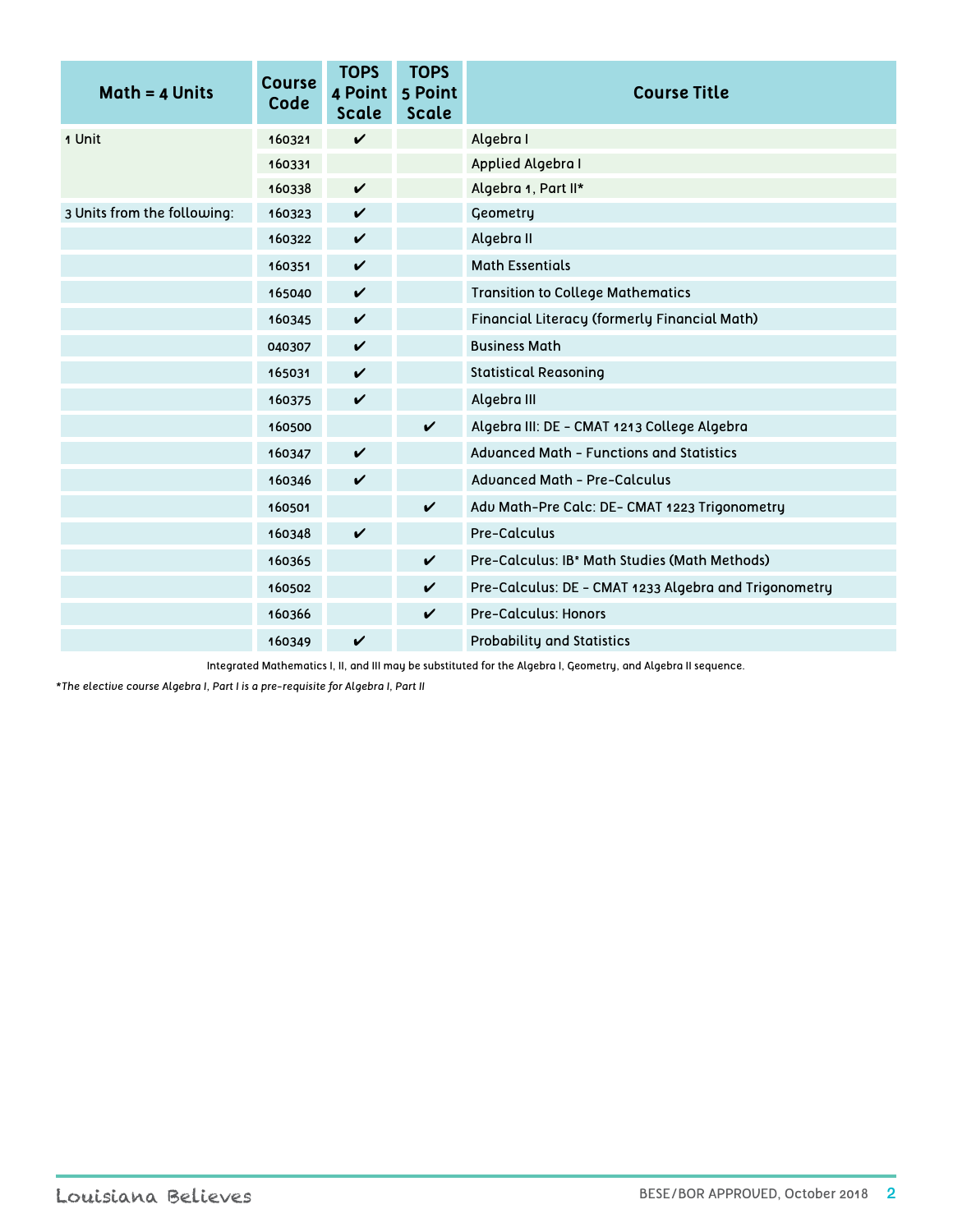| Science = 2 Units          | <b>Course</b><br>Code | <b>TOPS</b><br>4 Point<br>Scale | <b>TOPS</b><br>5 Point<br><b>Scale</b> | <b>Course Title</b>                                            |
|----------------------------|-----------------------|---------------------------------|----------------------------------------|----------------------------------------------------------------|
| 1 Unit from the following: | 150301                | V                               |                                        | Biology I                                                      |
|                            | 150321                |                                 | $\checkmark$                           | Biology I: DE - CBIO 1013 General Biology I                    |
|                            | 150322                |                                 | V                                      | Biology I: DE - CBIO 1033 General Biology I (Sci Majors)       |
| 1 Unit from the following: | 150401                | $\checkmark$                    |                                        | Chemistry I                                                    |
|                            | 150412                |                                 | $\checkmark$                           | Chemistry I: Gifted and Talented                               |
|                            | 150413                |                                 | V                                      | Chemistry I: DE - CCEM 1013 General Chemistry Survey I         |
|                            | 150414                |                                 | V                                      | Chemistry I: DE - CCEM 1103 Chemistry I                        |
|                            | 150415                |                                 | V                                      | Chemistry I: DE - CCEM 1123 Chemistry I (Sci Majors)           |
|                            | 150400                |                                 | V                                      | <b>Chemistry I: Honors</b>                                     |
|                            | 150901                | V                               |                                        | <b>Earth Science</b>                                           |
|                            | 150909                |                                 | V                                      | Earth Science: DE - CGEO 1103 Physical Geology                 |
|                            | 150910                |                                 | V                                      | Earth Science: DE - CGEO 1113 Historical Geology               |
|                            | 150310                | V                               |                                        | <b>Environmental Science</b>                                   |
|                            | 150913                |                                 | $\checkmark$                           | Environmental Science: Gifted and Talented                     |
|                            | 150311                |                                 | V                                      | Environment Science: AP <sup>®</sup> Environmental Science     |
|                            | 150312                |                                 | V                                      | Environmental Science: IB <sup>®</sup> Environmental Systems   |
|                            | 150914                |                                 | V                                      | Environmental Science: DE - CEUS 1103 Environmental Science    |
|                            | 150328                |                                 | V                                      | <b>Environmental Science: Honors</b>                           |
|                            | 150802                | $\checkmark$                    |                                        | <b>Physical Science</b>                                        |
|                            | 150915                |                                 | $\checkmark$                           | Physical Science: DE - CPHY 1023 Physical Science I            |
|                            | 010301                | V                               |                                        | Agriscience I**                                                |
|                            | 010302                | $\boldsymbol{\mathcal{V}}$      |                                        | Agriscience II**                                               |
|                            | 150307                |                                 | V                                      | Biology II: AP <sup>®</sup> Biology                            |
|                            | 150305                |                                 | V                                      | Biology II: IB* Biology I                                      |
|                            | 150308                |                                 | V                                      | Biology II: IB* Biology II                                     |
|                            | 150410                |                                 | V                                      | Chemistry II: AP <sup>*</sup> Chemistry                        |
|                            | 150423                |                                 | V                                      | Chemistry II: IB <sup>®</sup> Chemistry I                      |
|                            | 150411                |                                 | $\checkmark$                           | Chemistry II: IB <sup>*</sup> Chemistry II                     |
|                            | 150724                |                                 | V                                      | Physics: AP <sup>®</sup> Physics I - Algebra Based**           |
|                            | 150725                |                                 | V                                      | Physics: AP <sup>®</sup> Physics II - Algebra Based**          |
|                            | 150703                |                                 | V                                      | Physics: IB <sup>*</sup> Physics I                             |
|                            | 150704                |                                 | V                                      | Physics: IB <sup>*</sup> Physics II                            |
|                            | 150794                |                                 | V                                      | Physics: AP <sup>®</sup> Physics C - Electricity and Magnetism |
|                            | 150795                |                                 | V                                      | Physics: AP <sup>®</sup> Physics C - Mechanics                 |

*\*\*Agriscience I and Agriscience II (one unit combined)*